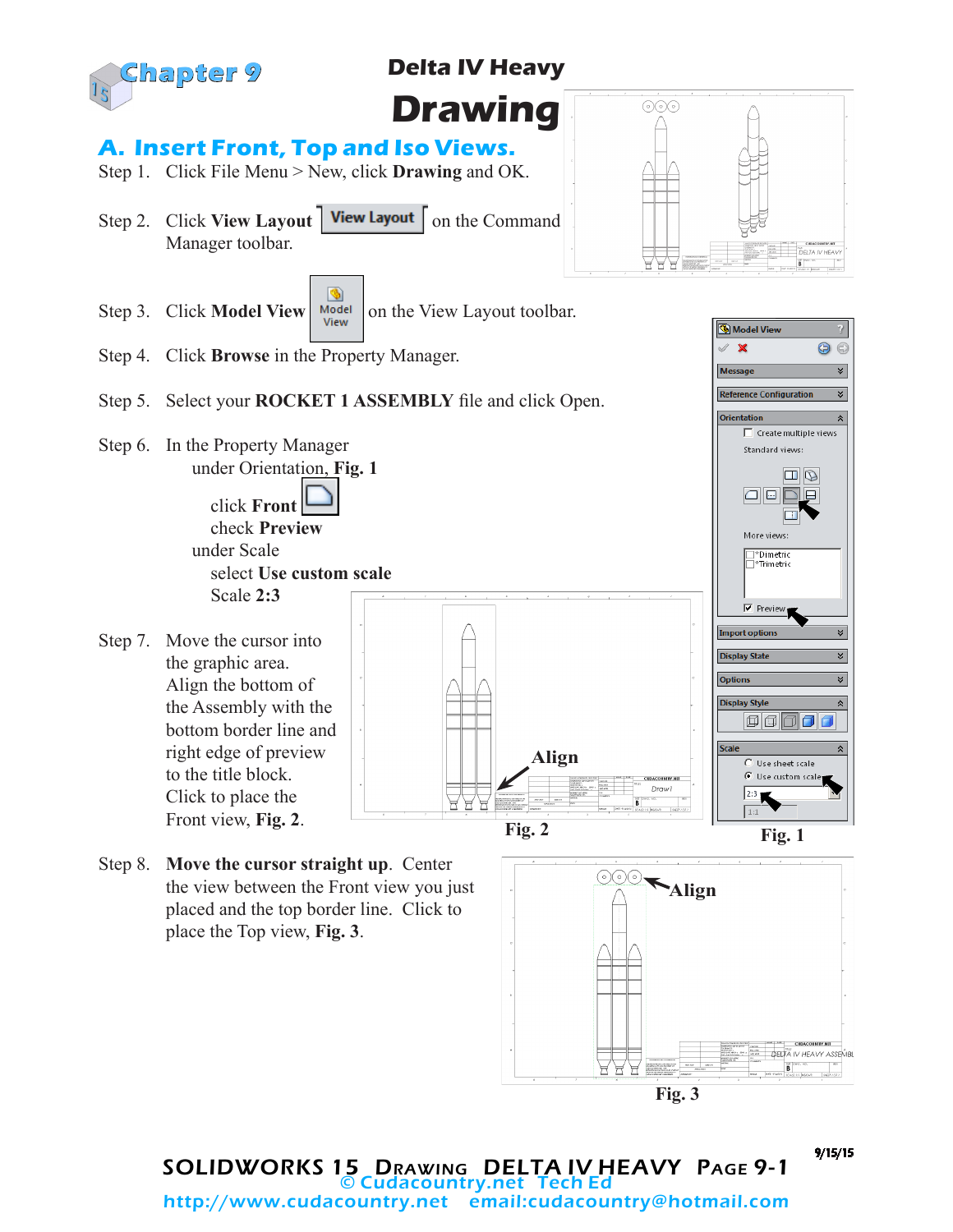- Step 9. Move the cursor to the top left corner of the drawing and click to place the Isometric view, **Fig. 4**.
- Step 10. Click OK in the Property Manager.

Step 11. Grab any geometry of the Isometric view and move view to right side of drawing, **Fig. 5**.



### **B. Save as "DELTA IV HEAVY".**

Step 1. Click File Menu > Save As.

Step 2. Key-in **DELTA IV HEAVY** for the filename and press ENTER.